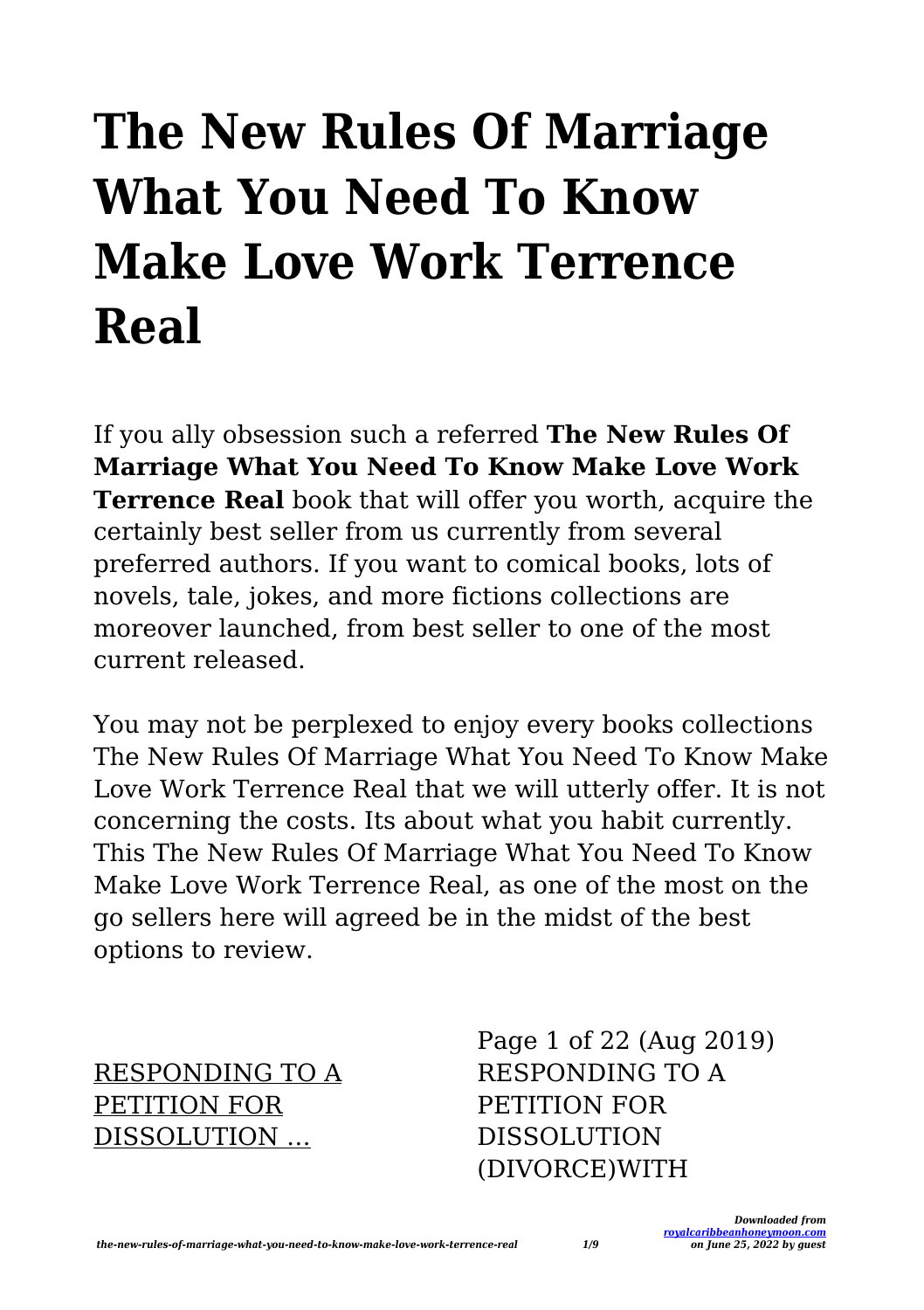CHILDREN. What these forms do This set of forms will help you respond to a Petition for Dissolution.Before you fill out your Response, review what your spouse or partner has asked for in the Petition and think about how you want to handle the issues. If you want to claim spousal/partner support or a share of the

*Commonwealth of Virginia Department of Human Resource …*

However, you must request enrollment within 60 days of the day your or your dependents' other coverage ends (or after the employer stops contributing toward the other coverage). In addition, if you have a new dependent as a result of marriage, birth, adoption, or placement for adoption, you may be able to enroll yourself and your dependents.

My Medi-Cal: How to Get the Health Care You Need -

#### California

You can apply for Medi-Cal at any time of the year by mail, phone, fax, or email. You can also apply online or in person. You can only apply for Covered California coverage on certain dates. To learn when you can apply, go to . www.coveredca.com. or call 1-800-300-1506 (TTY 1-888-889-4500). Apply by mail: You can apply for Medi-Cal and Covered

*2014 Code of Ethics - American Counseling Association*

• 3 • ACA Code of Ethics Purpose The ACA Code of Ethics serves six main purposes: 1. The Code sets forth the ethical obligations of ACA members and provides guidance intended to inform the ethical practice of professional counselors. 2. The Code identifies ethical considerations relevant to professional counselors and counselors-in-training. 3.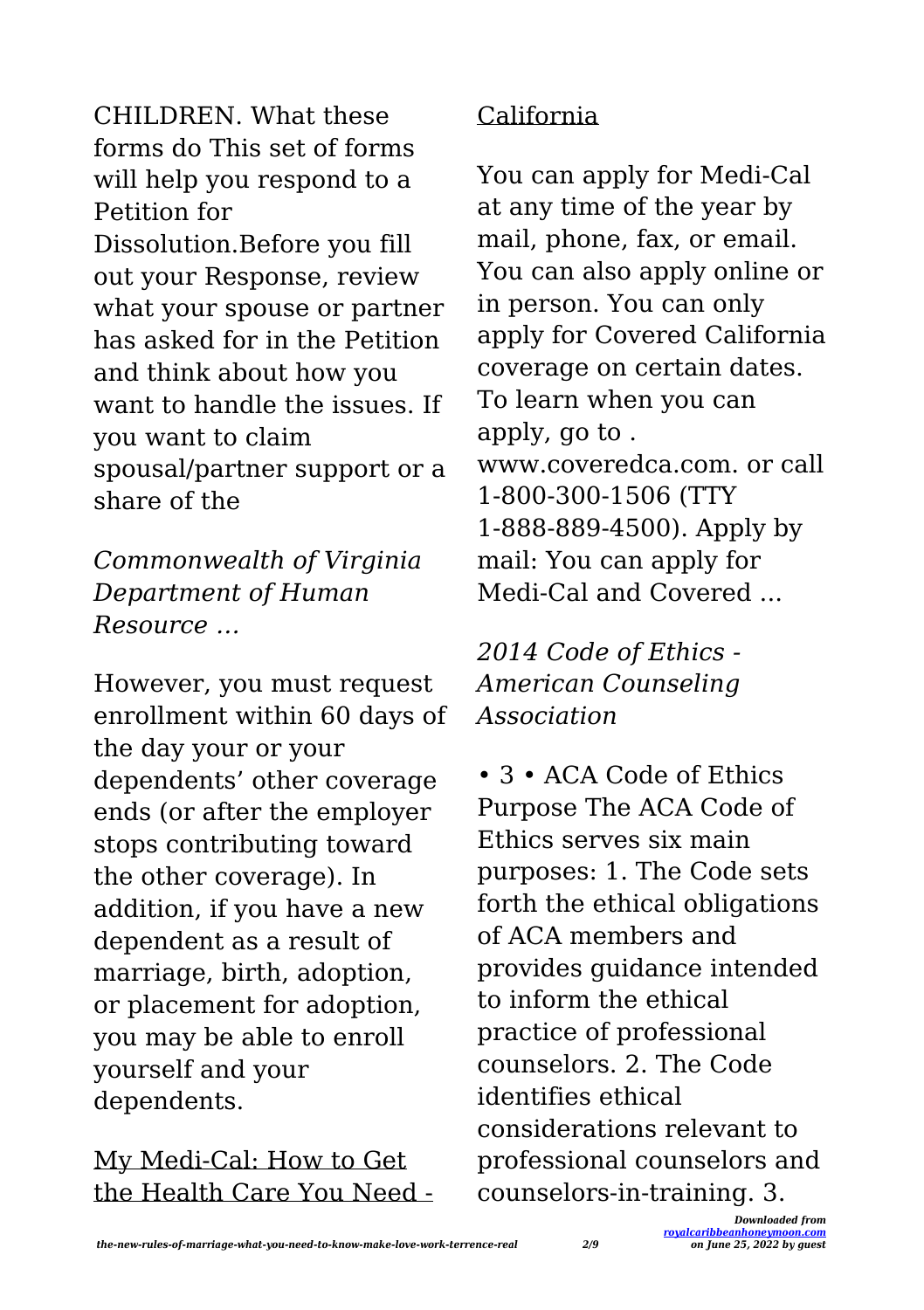The Code enables the association to clarify ...

# **Instructions for Florida Family Law Rules of Procedure Form …**

of Action for Dissolution of Marriage (No Child or Financial Support), Florida Supreme Court ... Supreme Court Approved Family Law Form 12.913(a)(2), Affidavit of Diligent Service and Inquiry, Florida Family Law Rules of Procedure Form 12.913(b), and Affidavit of Diligent ... You may need to supply the sheriff with a new or better address. If you

## New Minor Guardianship Law Effective January 1, 2021 RCW …

You are advised to consult with an attorney to assist you in determining your options. Please see the separate "Resources" document. \*\*\*\*This new law is not effective until January 1, 2021. Information about local court procedures, such as case schedules or local rules and forms, is limited as of the date of this document. Law

# Florida Supreme Court Approved Family Law Form 12.982(a), …

You may be required to attend the . final hearing. Included in these forms is a . Final Judgment of Change of Name (Adult), Florida Supreme Court Approved Family Law Form 12.982(b), which the . judge . may use. You should contact the clerk, family law intake staff, or judicial assistant, to see if you need to bring a . final judgment . form ...

# **Member checklist nrolling in benefits as a - South Carolina**

new hire Elections must be made within 31 days of hire. If you are a retiree covered under retiree group insurance and return to work in an insuranceeligible position, you must change your retiree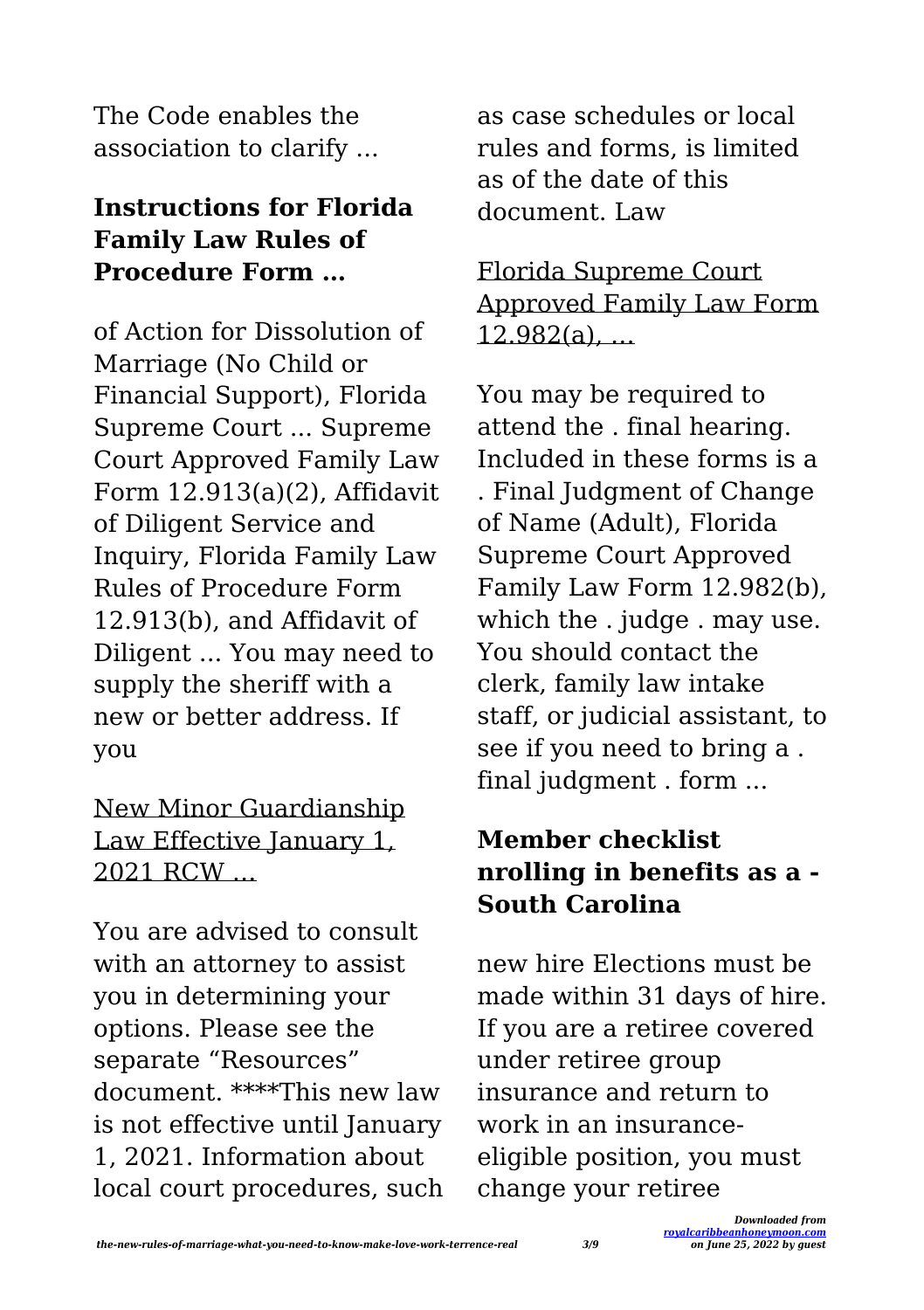coverage to active coverage if you want PEBAadministered coverage. Enroll yourself and any eligible dependents in …

# **GOLDEN RULES OF CUSTOMER SERVICE - Kansas State …**

you want done, when you want it done, and what end results you expect. • Furnish context for the task. Explain why the task needs to be done, its importance in the overall scheme of things, and possible complications that may arise during its performance • Determine standards. Agree on the standards that you will use to measure the success of a

# **California Marriage License Registration and Ceremony …**

required to get married in the county where you purchase the public marriage license; however, you must be married in California. You must file the license in the county where it was purchased. You must have at least one witness present at your ceremony. The license …

# REQUIREMENTS & INSTRUCTIONS - MENTAL HEALTH …

NOTE: One of the numerous legal requirements that you must meet in order for your new license to be issued is the payment of fees as set forth in this application. You may be sent a license certificate before the payment you sent us for your required fees is honored by your bank. If your payment is dishonored, you will have failed

# **Benefits Fringe Tax Guide to Page 1 of 34 11:03 - 31-Jan-2022 …**

Definition of marriage. A marriage of two individuals is recognized for federal tax purposes if the marriage is rec-ognized by the state, possession, or territory of the United States in which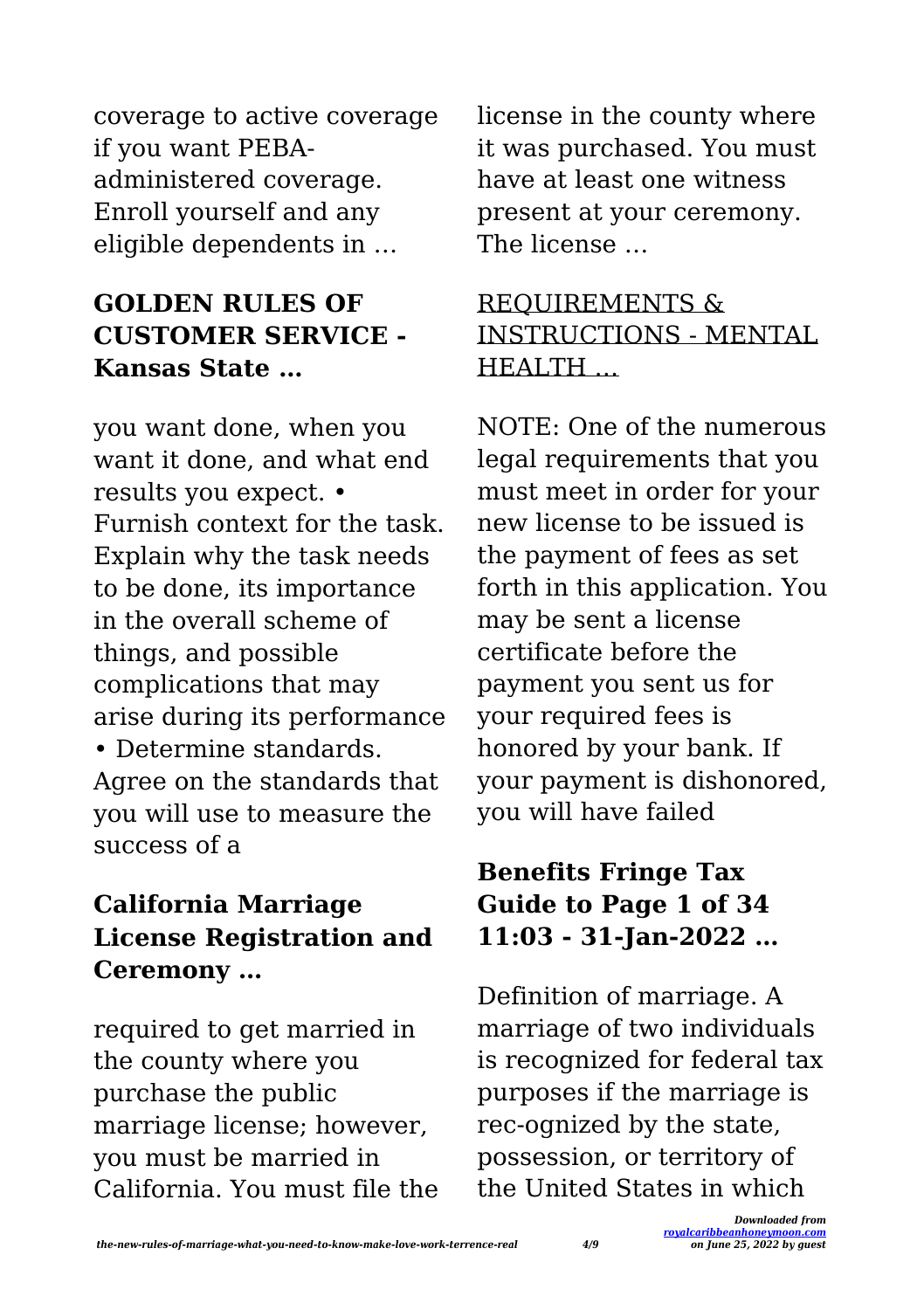the marriage is entered into, regardless of legal residence. Two individuals who enter into a relation-

#### SUPREME COURT OF THE UNITED STATES

(2) The history of marriage is one of both continuity and change. Changes, such as the decline of arranged marriages and the abandonment of the law of coverture, have worked deep transformations in the structure of marriage, affecting aspects of marriage once viewed as essential. These new insights have strengthened, not weakened, the institution.

# **General F3 - USCIS**

If you don't have Internet access at home or work, try your local library. If you cannot find what you need, please call . Customer Service at: 1-800-375-5283 . Hearing Impaired TDD Customer Service: 1-800-767-1833. Disclaimer: This guide provides basic information to help you become generally familiar with our rules and procedures.

# *Matrimonial Regimes and Covenant Marriage Booklet*

The law provides that spouses to a covenant marriage are subject to all of the laws governing married couples generally and special rules governing covenant marriage. La. R.S. 9:293-298. The special rules imposed by covenant marriage include the following: Spouses owe each other love and respect, and they commit to a community of living. Each

#### CMS Manual System

to, the following: proof of a legally recognized marriage, domestic partnership, or civil union; proof of a joint household; proof of shared or co-mingled finances; and any other documentation the hospital considers evidence of a special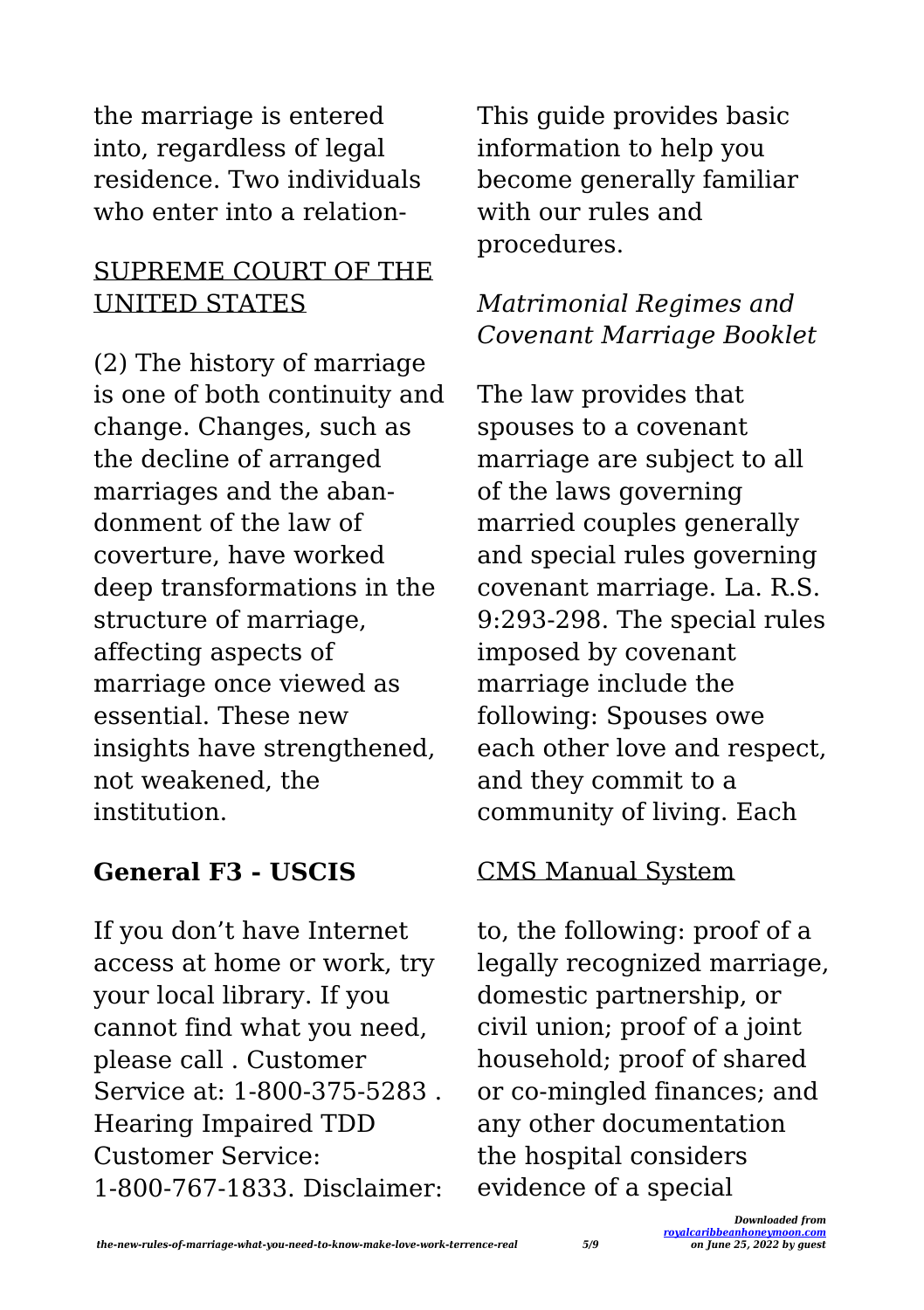relationship that indicates familiarity with the patient's preferences concerning medical treatment;

#### 141 Rules. Things Jehovah's Witnesses Can't Do.

The rules were compiled by former members who lived by these rules at one time. The religion has many rules but these are learnt by Jehovah's Witnesses over a long period of time instead of all at once. Even though the rules can seem overly restrictive, Jehovah's Witnesses (JW's) don't see it that way. 1.

#### Your Social Security Number and Card

Security card to you. Or, you can wait and apply at any Social Security office. If you wait, you must provide evidence of your child's age, identity, and U.S. citizenship status. You must show us evidence of your relationship to, or responsibility for the child. You also must show us …

*Love Map Questionnaire - Integral Psychology*

(1) By giving honest answer to the following questions, you will get a sense of the quality of your current love maps. For the most accurate reading of how your marriage is doing on the first principle, both of you should complete the following. 1. I can name my partner's best friend. T or F 2.

## **How to Request Paid Family Leave - Government of New York**

If you believe you are eligible, you can apply for Paid Family Leave and the insurance carrier will make a determination. If you have questions about eligibility rules, call the PFL Helpline at (844) 337-6303. PAID FAMILY LEAVE.NY.GOV (844) 337-6303 PAGE 2 OF 2

1,050 New Testament Commands - Australian Broadcasting …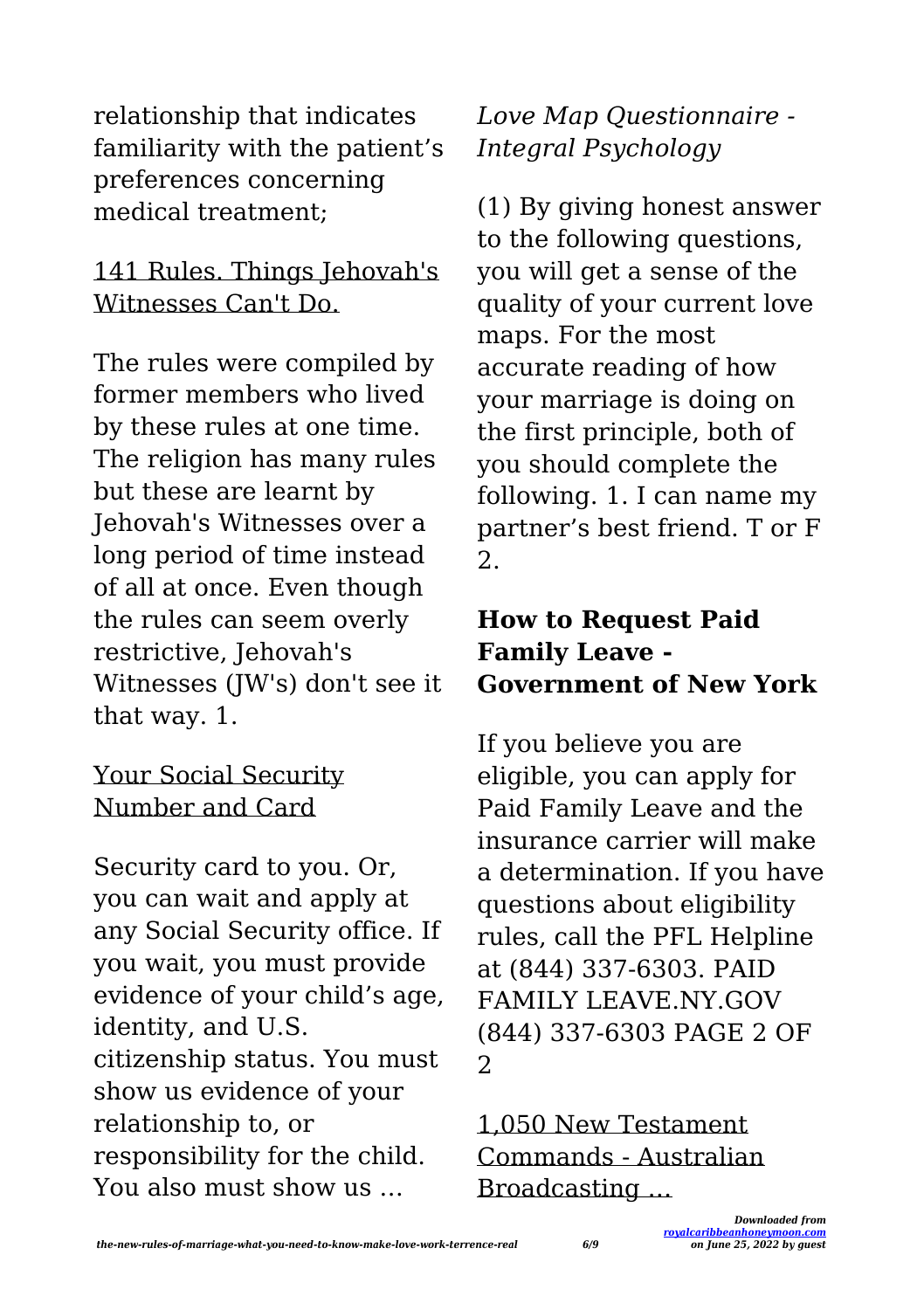1050 NT commands Page 1 CHRISTIAN ASSEMBLIES INTERNATIONAL P.O. BOX 888 COFFS HARBOUR N.S.W. 2450 AUSTRALIA DRAFT 04/11 1,050 New Testament Commands

#### Notice of Intended Marriage - New South Wales

or magistrate made before the marriage (section 95 of the Act). Further, it is an offence under subsection 99(4) of the . Act for a marriage celebrant to solemnise a marriage involving a minor without receiving the consents required under section 13 of the Act. Under no circumstances can …

# **Adoption Notice of Emergency Rule – (F-9) – Sample**

3. In 2007, the department adopted a new rule (codified at ARM § 37.8.311(5)) that the sex of a registrant (the individual about whom a birth certificate pertains) as cited on a certificate may be

amended only if the department receives a certified copy of an order from a …

# **How to Ask the Court to Change a Name in the Chancery …**

resume your maiden name, you do not need to use this packet and may apply for a new social security card free of charge with the Social Security Administration office. • To correct a mistake on a birth certificate or marriage license (for example, incorrect or misspelled name or misstatement of gender), you should contact the

# **IMPORTANT GUIDELINES FOR VIRGINIA NOTARIES**

A notary cannot certify birth, marriage, death certificates (copies or originals.) A notary is not authorized to perform marriages or any act that constitutes the practice of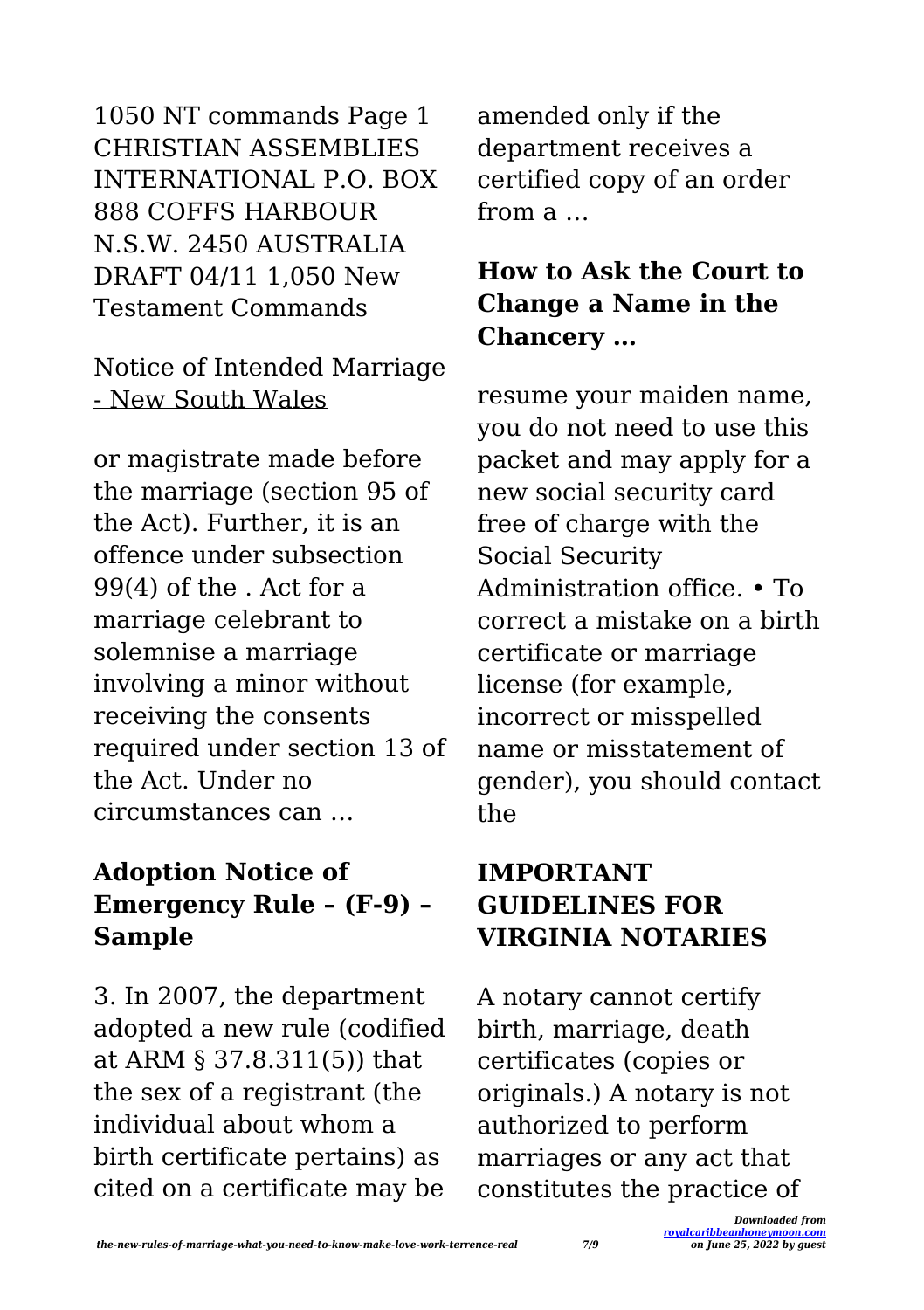law. The term "acknowledged before me" means that the person signing the document has satisfied the notary

*Filing a Motion for Change of Venue in a Dissolution of …*

Anything else you want the judge to consider for the change of venue As proof you have done this, you fill out a Proof of Mailing or Hand Delivery form and file it with the clerk's office. Have someone deliver the papers for you, if possible. How to fill out the form: Fill out the caption. 1. Have your server check the third box and put their ...

# **Los Angeles Superior Court Probate Efiling FAQs**

best meets your needs. Once you register with one EFSP you can use the same username and password for all EFSP's. You only have to register once and may use any EFSP thereafter. 10.

Can I change electronic service provider after I have chosen and registered with one? Yes, you may choose any electronic service provider and may change provider.

# *Understanding the New Jersey Department of Corrections …*

live in different worlds governed by different rules. This handbook is designed to help answer questions that you may have regarding inmates sentenced to New Jersey's prison system. It was developed under the premise that when people have accurate information, they are better able to handle new experiences and make informed choices.

# **START YOUR BUSINESS IN MISSISSIPPI**

The Mississippi Secretary of State's Office would like to assist you in starting your new business. What may seem like a daunting task